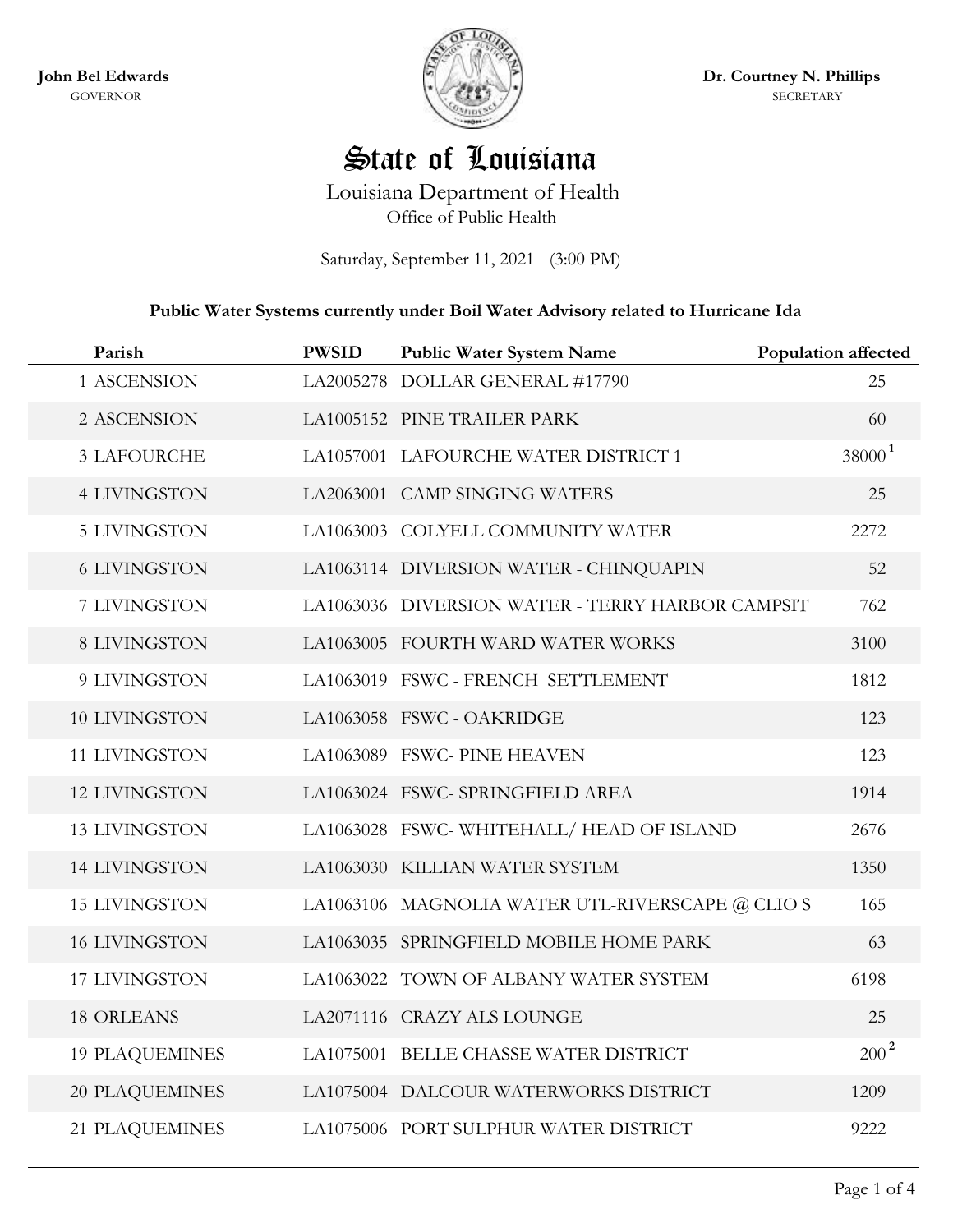| Parish                                             | <b>PWSID</b> | <b>Public Water System Name</b>                              | <b>Population affected</b> |
|----------------------------------------------------|--------------|--------------------------------------------------------------|----------------------------|
| 22 ST CHARLES                                      |              | LA1089001 ST CHARLES PARISH DEPT OF WATERWORKS               | 52879                      |
| 23 ST HELENA                                       |              | LA1091006 MONTPELIER WATER SUPPLY                            | 290                        |
| 24 ST HELENA                                       |              | LA1091007 WWKS DISTRICT 2 OF ST HELENA                       | 8349                       |
| 25 ST JAMES                                        |              | LA1093003 LUTCHER WATERWORKS                                 | 4781                       |
| 26 ST JAMES                                        |              | LA1093004 ST JAMES WATER DISTRICT 1                          | 6120                       |
|                                                    |              | 27 ST JOHN THE BAPTIST LA2095009 GATORS DEN CAJUN CAFE       | 30                         |
|                                                    |              | 28 ST JOHN THE BAPTIST LA2095046 PINNACLE POLYMER ADMIN BLDG | 40                         |
| 29 ST JOHN THE BAPTIST LA2095041 PINNACLE POLYMERS |              |                                                              | 103                        |
|                                                    |              | 30 ST JOHN THE BAPTIST LA1095006 PLEASURE BEND WATER SUPPLY  | 495                        |
|                                                    |              | 31 ST JOHN THE BAPTIST LA1095007 ST JOHN WATER DISTRICT 3    | 29872                      |
|                                                    |              | 32 ST JOHN THE BAPTIST LA1095003 ST JOHN WATER DISTRICT 1    | 12577                      |
|                                                    |              | 33 ST JOHN THE BAPTIST LA1095002 ST JOHN WATER DISTRICT 2    | 3702                       |
| <b>34 ST MARTIN</b>                                |              | LA1099010 ST MARTIN WATER AND SEWER COMMISSION 1             | $300^3$                    |
| <b>35 ST TAMMANY</b>                               |              | LA2103512 ABITA RV PARK                                      | 279                        |
| <b>36 ST TAMMANY</b>                               |              | LA2103294 ABITA SPRINGS GOLF CLUB W S                        | 50                         |
| 37 ST TAMMANY                                      |              | LA1103196 ALEXANDER MILNE HOME FOR WOMEN                     | 42                         |
| <b>38 ST TAMMANY</b>                               |              | LA2103317 ASSUNTAS RESTAURANT                                | 70                         |
| <b>39 ST TAMMANY</b>                               |              | LA2103310 BAYOU INDUSTRIAL PARK                              | 25                         |
| <b>40 ST TAMMANY</b>                               |              | LA2103028 CAMP COVINGTON GIRL SCT                            | 75                         |
| <b>41 ST TAMMANY</b>                               |              | LA2103365 CHARLOUS PIZZERIA                                  | 100                        |
| <b>42 ST TAMMANY</b>                               |              | LA2103471 COROLLAS SHOPPING CENTER                           | 101                        |
| <b>43 ST TAMMANY</b>                               |              | LA2103538 DELTA COLLEGE BUILDING 2                           | 50                         |
| <b>44 ST TAMMANY</b>                               |              | LA2103537 DELTA COLLEGE BUILDINGS 1 & 3                      | 60                         |
| <b>45 ST TAMMANY</b>                               |              | LA1103174 DREAM COURTS MOBILE HOME PARK                      | 25                         |
| <b>46 ST TAMMANY</b>                               |              | LA2103473 DUNAWAYS CENTER                                    | 25                         |
| <b>47 ST TAMMANY</b>                               |              | LA2103297 EURO INN                                           | 100                        |
| <b>48 ST TAMMANY</b>                               |              | LA2103042 FIFTH WARD JR HIGH W S                             | 530                        |
| <b>49 ST TAMMANY</b>                               |              | LA2103380 FONTAINEBLEAU SCHOOL                               | 1899                       |
| <b>50 ST TAMMANY</b>                               |              | LA2103004 FONTAINEBLEAU STATE PARK                           | 1000                       |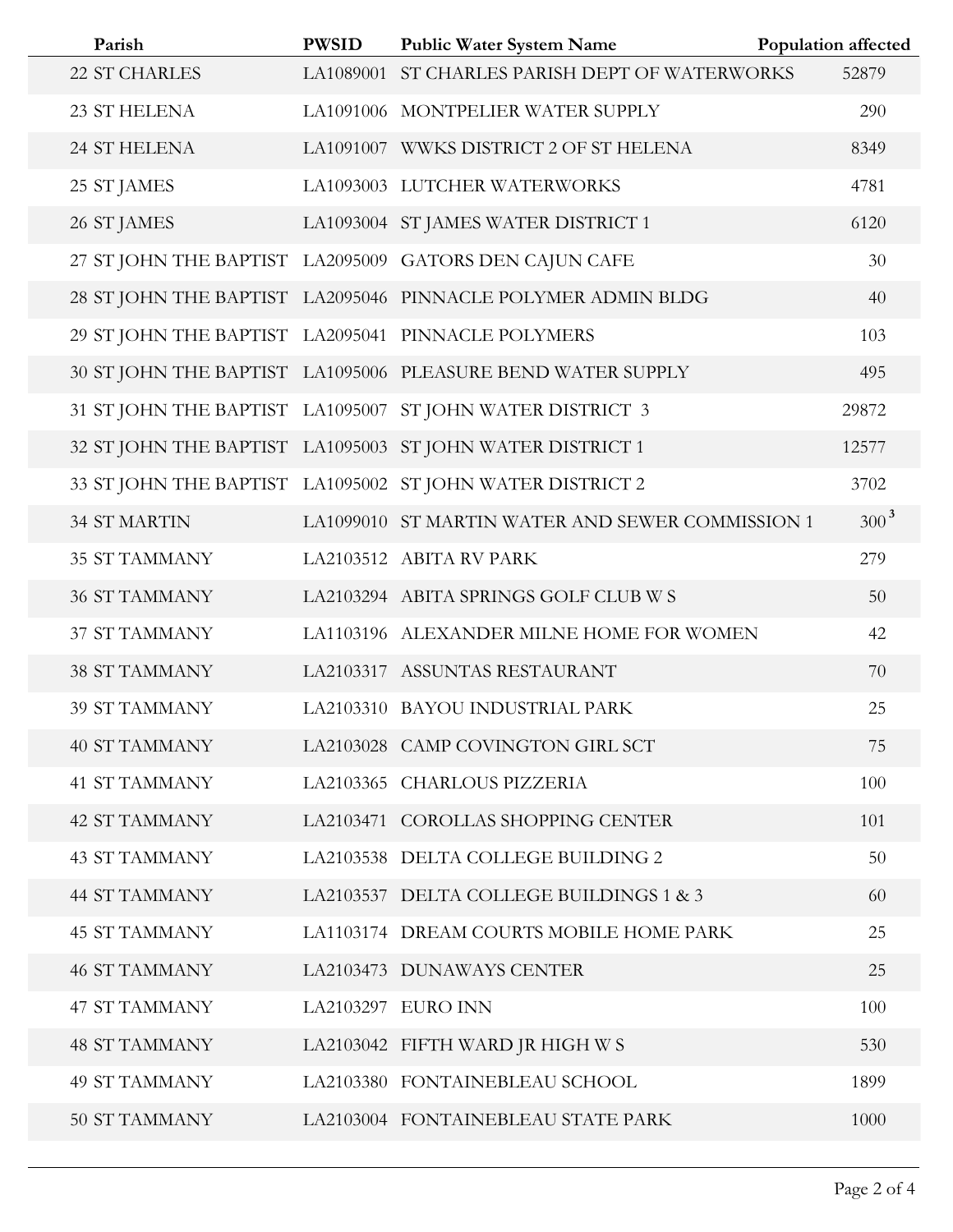| Parish<br>51 ST TAMMANY | <b>PWSID</b>      | <b>Public Water System Name</b><br>LA1103062 GIVING HOPE RETREAT | Population affected<br>45 |
|-------------------------|-------------------|------------------------------------------------------------------|---------------------------|
| 52 ST TAMMANY           |                   | LA2103492 HAPPY QUICK STOP                                       | 25                        |
| 53 ST TAMMANY           |                   | LA2103050 K C ABBEY YOUTH CAMP W S                               | 100                       |
| <b>54 ST TAMMANY</b>    |                   | LA2103056 LA PROVENCE RESTAURANT                                 | 500                       |
| 55 ST TAMMANY           |                   | LA2103356 LACOMBE-MANDEVILLE HEADSTART                           | 130                       |
| <b>56 ST TAMMANY</b>    |                   | LA2103264 LAND-O-PINES CAMPGROUND                                | 300                       |
| 57 ST TAMMANY           |                   | LA1103176 MADISONVILLE ON THE LAKE                               | 36                        |
| <b>58 ST TAMMANY</b>    |                   | LA2103509 MANDABITA PLAZA                                        | 50                        |
| 59 ST TAMMANY           |                   | LA2103505 MAYFIELD ELEMENTARY SCHOOL                             | 400                       |
| <b>60 ST TAMMANY</b>    |                   | LA2103147 NO PLACE LIKE HOME                                     | 540                       |
| <b>61 ST TAMMANY</b>    |                   | LA2103241 OLIVIA INN                                             | 500                       |
| <b>62 ST TAMMANY</b>    |                   | LA1103069 OZONE PINE SUBDIVISION                                 | 75                        |
| <b>63 ST TAMMANY</b>    |                   | LA1103032 ST JOSEPH ABBEY                                        | 127                       |
| <b>64 ST TAMMANY</b>    |                   | LA1103145 ST TAM PARISH - ALTON                                  | 499                       |
| <b>65 ST TAMMANY</b>    |                   | LA1103199 ST TAM PARISH - TAMANEND                               | 125                       |
| <b>66 ST TAMMANY</b>    | LA2103496 TRIVERS |                                                                  | 25                        |
| <b>67 ST TAMMANY</b>    |                   | LA1103194 TIMBERLAND MOBILE HOME PARK                            | 60                        |
| <b>68 TANGIPAHOA</b>    |                   | LA1105045 BAYWOOD ESTATES SUBD                                   | 57                        |
| <b>69 TANGIPAHOA</b>    |                   | LA1105009 CITY OF HAMMOND WATER SYSTEM                           | 21135                     |
| 70 TANGIPAHOA           |                   | LA1105003 EASTERN HEIGHTS WATER WORKS                            | 1782                      |
| 71 TANGIPAHOA           |                   | LA1105010 FSWC - HAMMOND HEIGHTS                                 | 4281                      |
| 72 TANGIPAHOA           |                   | LA1105078 FSWC-VELMA                                             | 1302                      |
| 73 TANGIPAHOA           |                   | LA1105036 FSWC-BANKSTON                                          | 120                       |
| 74 TANGIPAHOA           |                   | LA2105067 GLENWOOD BAPTIST YOUTH CAMP                            | 125                       |
| <b>75 TANGIPAHOA</b>    |                   | LA2105103 GLOBAL WILDLIFE CENTER                                 | 50                        |
| 76 TANGIPAHOA           |                   | LA1105088 HIGHWAY 51 MHP                                         | 60                        |
| 77 TANGIPAHOA           |                   | LA2105124 MANCHAC                                                | 383                       |
| <b>78 TANGIPAHOA</b>    |                   | LA1105022 ROSELAND WATER SYSTEM                                  | 2600                      |
| 79 TANGIPAHOA           |                   | LA2105066 SOUTHEAST BAPTIST ASSEMBLY                             | 150                       |